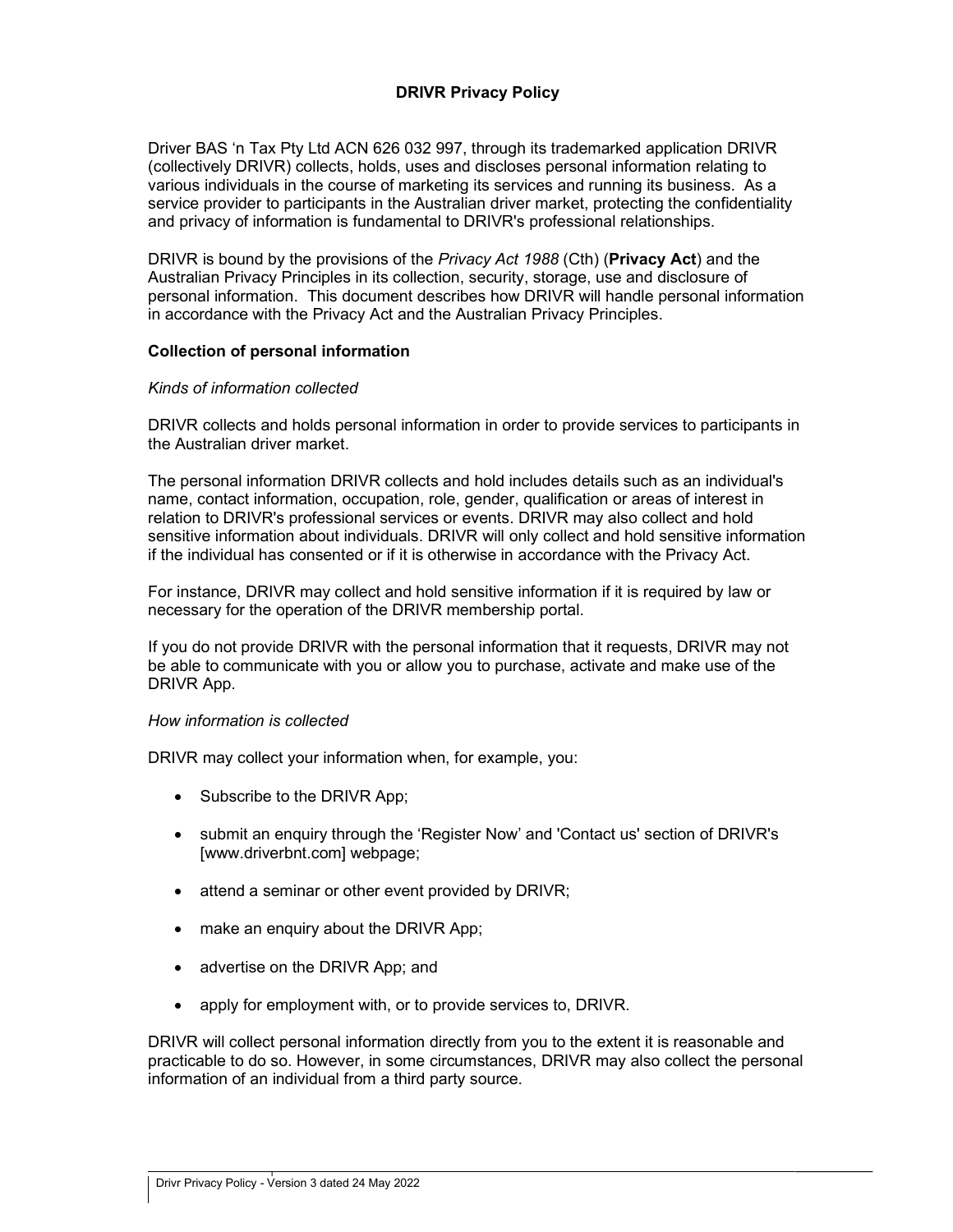For example, an existing subscriber to the DRIVR App may provide DRIVR with the personal information of another individual in relation to the business activities of DRIVR or the operation of the DRIVR App.

## Use and disclosure of personal information

DRIVR uses and discloses personal information it collects for the primary purposes of:

- providing services to participants in the Australian driver market; and
- meeting its internal business requirements, including marketing the DRIVR business; and
- operating the DRIVR App.

DRIVR does not usually disclose personal information outside of Australia. Whenever personal information is used or disclosed, it will be in accordance with this Privacy Policy and subject to the law.

# Storage and security of personal information

DRIVR takes all reasonable steps to protect the personal information it holds from misuse and loss and from unauthorised access, modification or disclosure. Most information is held in hard copy or electronic records, which may only be accessed by the directors, employees and consultants of DRIVR in the performance of their duties.

All directors, employees and consultants are subject to confidentiality obligations as well as being bound by this Privacy Policy.

# Access and correction of personal information

DRIVR will provide you with access to your personal information held by it, unless there is a reason why DRIVR is not required to do so under the Privacy Act. Under the Privacy Act, you have a right to request access to and correction of your personal information. DRIVR will correct any inaccurate or out-of-date information within a reasonable time of notification of inaccurate or out-of-date information.

You may make a request to access and correct your personal information by contacting DRIVR's Privacy Officer by telephone, email or otherwise in writing. Details about how to contact DRIVR's Privacy Officer are provided at the end of this Privacy Policy. If DRIVR denies you access to or it refuses to correct your personal information, DRIVR will provide you with its reasons for its decision.

### Collection notice for potential employees of DRIVR

DRIVR collects your personal information as part of DRIVR's process associated with the selection of an individual for employment with DRIVR.

Your personal information may be collected from you personally or from any employment agency you or DRIVR employs or any referee whose details you provide.

DRIVR will not collect sensitive information (for instance about your religious beliefs, your professional or trade association memberships or your health information) unless you volunteer the information and consent to its collection.